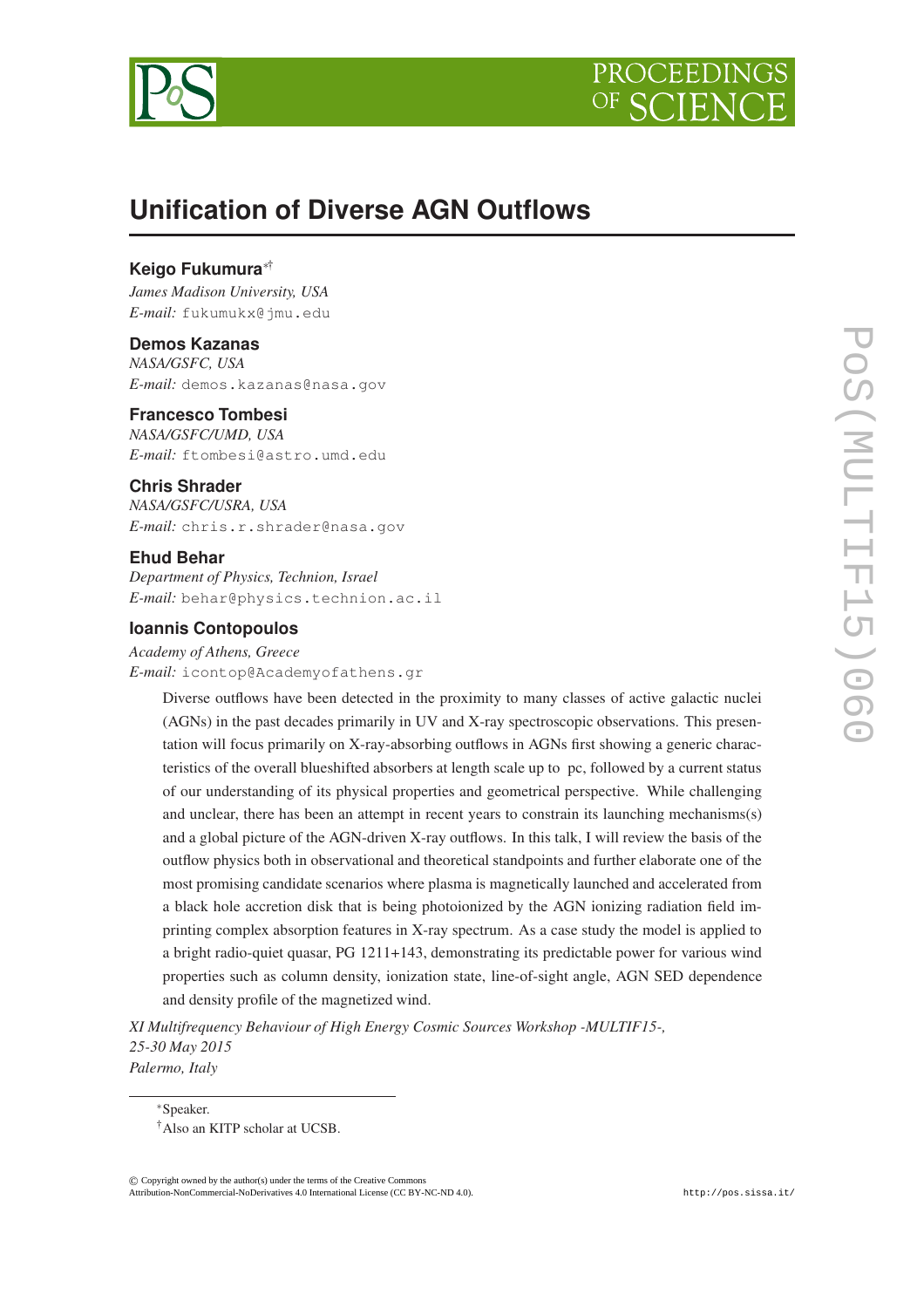#### 1. Overview of AGN Outflows: Warm Absorbers & Ultra-Fast Outflows

AGN-driven outflows have been intensively studied primarily in spectroscopic view for the past decades from multi-wavelength observations to constrain its physical properties and geometrical origin. Despite an increasing amount of high-quality data obtained with the state-of-the-art instruments (both CCDs and dispersive detectors), a definitive understanding of these outflows still remains vague to date. It is also critical to understand the outflows in the context of the so called AGN feedback since theories (including a number of numerical simulations) appear to imply that a certain type of AGN outflows could sufficiently deliver its kinetic power all the way to the circumnuclear regions (at pc to kpc scales) to quench star-forming activities by disrupting the cold gas which would otherwise be effectively detached from the nuclear region. Therefore, the physics of AGN outflows could potentially provide a profound insight into the AGN-galaxy co-evolution.



Figure 1: (a) *Chandra/HETGS* spectrum of NGC 3783 in [?]. (b) The derived AMDs for Seyfert AGN in [1].

A large number of intensive efforts has been made to characterize the detected absorbers in UV and X-ray most relevant for exploring AGN environment in the vicinity of a central engine, while details are often rudimentary. According to UV spectroscopies primarily with *HST* observations of Seyfert AGNs as well as distant quasars, the presence of intrinsic absorbers in AGNs seem to be ubiquitous for more than  $\sim$  50% of Seyferts and quasars (e.g.[3, 4]). Furthermore, a small fraction ( ∼ 10%) of the radio-quiet quasars show substantially blueshifted UV resonance lines, referred to as broad-absorption-lines (BALs; these are mainly C IV/ Mg II(high/low ionization) at velocities of  $v/c \sim 0.04-0.1$ , where *c* is the speed of light (e.g., [4]). Similarly in X-ray band, ionized absorbers have also been unambiguously identified with the similar fraction [11] and systematic analyses have implied that there could be an underlying physical connection between UV and X-ray outflow components [12]. These X-ray absorbers, known as *warm absorbers* (WAs), have a typical column density on the order of  $10^{21} - 10^{22}$  cm<sup>-2</sup> outflowing at the line-of-sight velocity of a few km s<sup>-1</sup> to a few thousand km s<sup>-1</sup> with a vast range of ionization parameter  $\xi \equiv L_{\text{ion}}/(nr^2) \sim 0.1 - 10^4$ erg cm s<sup>-1</sup> depending on the charge state of ions (e.g., from neutral Fe to Fe XXVI; see Fig. 1a). They are presumably originating from sub-parsec to parsec scales.

One of the powerful outflow diagnostics often utilizes the absorption measure distribution (AMD) which tells us column density distribution  $N_H$  per decade of  $\xi$  for various ions. The AMD analyses in general seem to point out to the presence of underlying continuous flow with roughly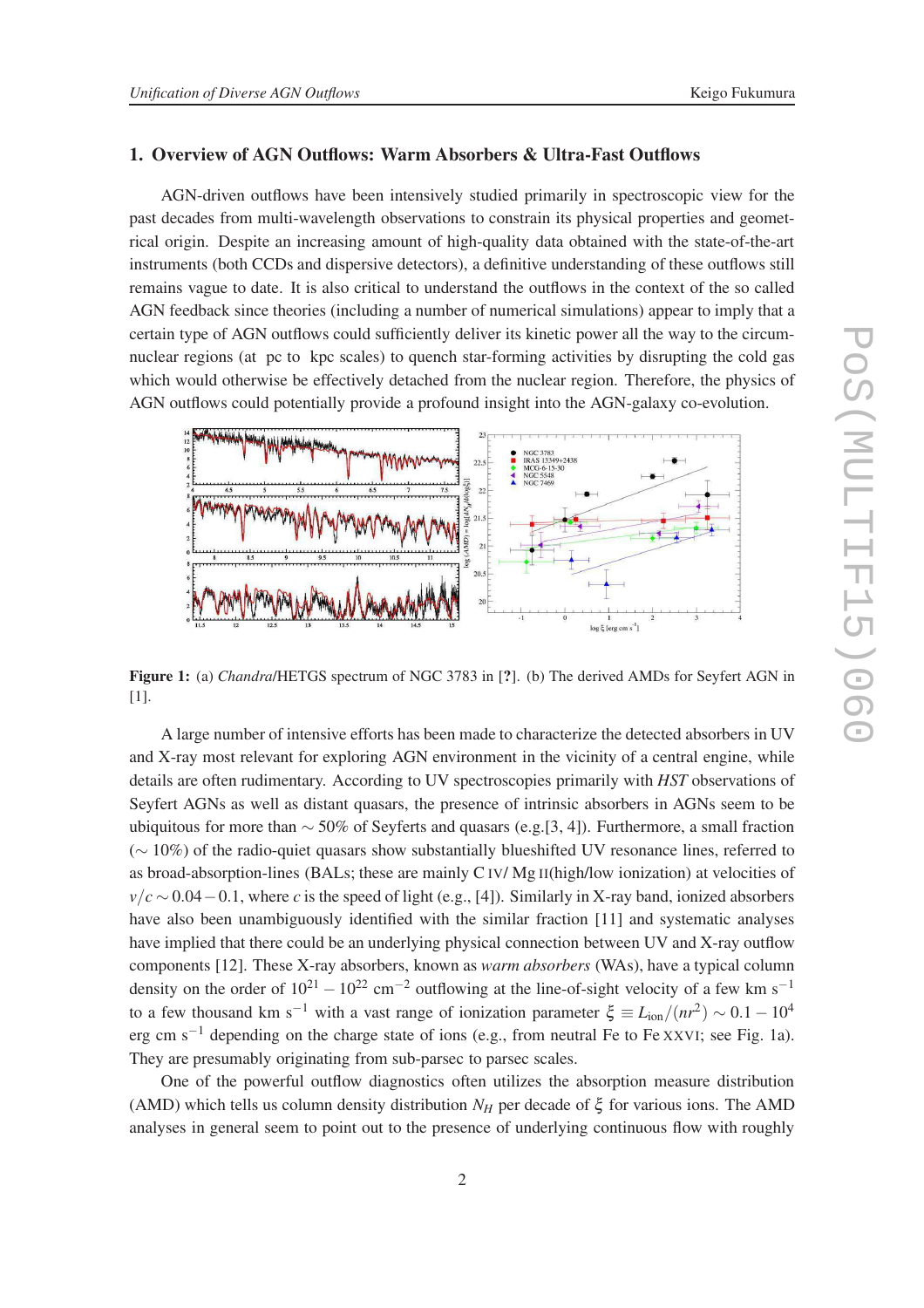a constant column, to zero-th order, on which many elements of distinct charge state emerge as absorption line signatures, while there also exists an unknown variation in column distribution. The overall density profile of the absorber can thus be expressed in the power-law form as  $n(r) \propto r^{-p}$ [5] where  $p \sim 1$  may be the case for a number of radio-quiet Seyferts [1, 9] (see Fig. 1b). If the observed wind indeed obeys  $N_H \sim const$  profile, then this leads to a very interesting global property of the absorbers; i.e. the number density of the wind scales as  $n \propto r^{-1}$  and  $\xi \propto r^{-1}$  which would otherwise be  $n \propto r^{-2}$  in the case of a more spherically-ejected wind such as radiation-driven winds. The wind with  $n \propto r^{-1}$  profile also indicates interesting consequences in terms of AGN feedback process; i.e. outflow mass rate goes as  $\dot{M}_{\text{out}} \propto r^{1/2}$  assuming the radial dependence of the wind velocity follows the escape velocity which is Keplerian such that  $v \propto r^{-1/2}$ . Hence, momentum rate stays constant as  $\dot{P}_{out} \sim const$ , but kinetic power of the wind goes as  $\dot{E}_{out} \propto r^{-1/2}$ . This means that the mass loss rate via wind is dominated at large distances while the wind at smaller radii (i.e. closer to the central engine) makes a dominant contribution to the total energy delivered to the ambient region (if not all the way to the host galaxy). While very challenging to observationally disentangle different launching mechanisms for winds, such a global nature of the absorbers could provide a clue.



Figure 2: (a) *Suzaku*/XIS spectrum of PDS 456 showing the Fe K <sup>α</sup> UFO. (b) A likely correlation between the WAs and UFOs in [13].

Besides the long-known AGN WAs, more detailed X-ray analyses have recently revealed another distinct absorption component called the *ultra-fast outflows* (UFOs) from an increasing number of AGN populations (both in radio-loud/quiet ones) as well as distant lensed quasars; i.e. these outflows, typically identified almost exclusively in Fe K band as H/He-like Fe absorbers, exhibit a more massive column density of  $N_H \sim 10^{23} - 10^{24}$  cm<sup>-2</sup> at sub-to-near relativistic speed of  $v/c \sim 0.1 - 0.7$  almost always characterized by high ionization parameter of log  $\xi \sim 3 - 5$  with a little exception so far (see Fig. 1a). A likely physical connection between the soft X-ray WAs and the Fe K UFOs has been one of the exciting subjects to further investigate and there have been some observational indications that the two components may seemingly appear to be distinct but actually belong to the same continuous AGN-driven outflows [13] (see Fig. 2b).

# 2. MHD-Driven Disk-Winds in X-Ray

Considering the observational implication of  $n \propto r^{-1}$ , therefore, one can construct a corresponding wind model. To this end, we have proposed a magnetically-driven wind model that is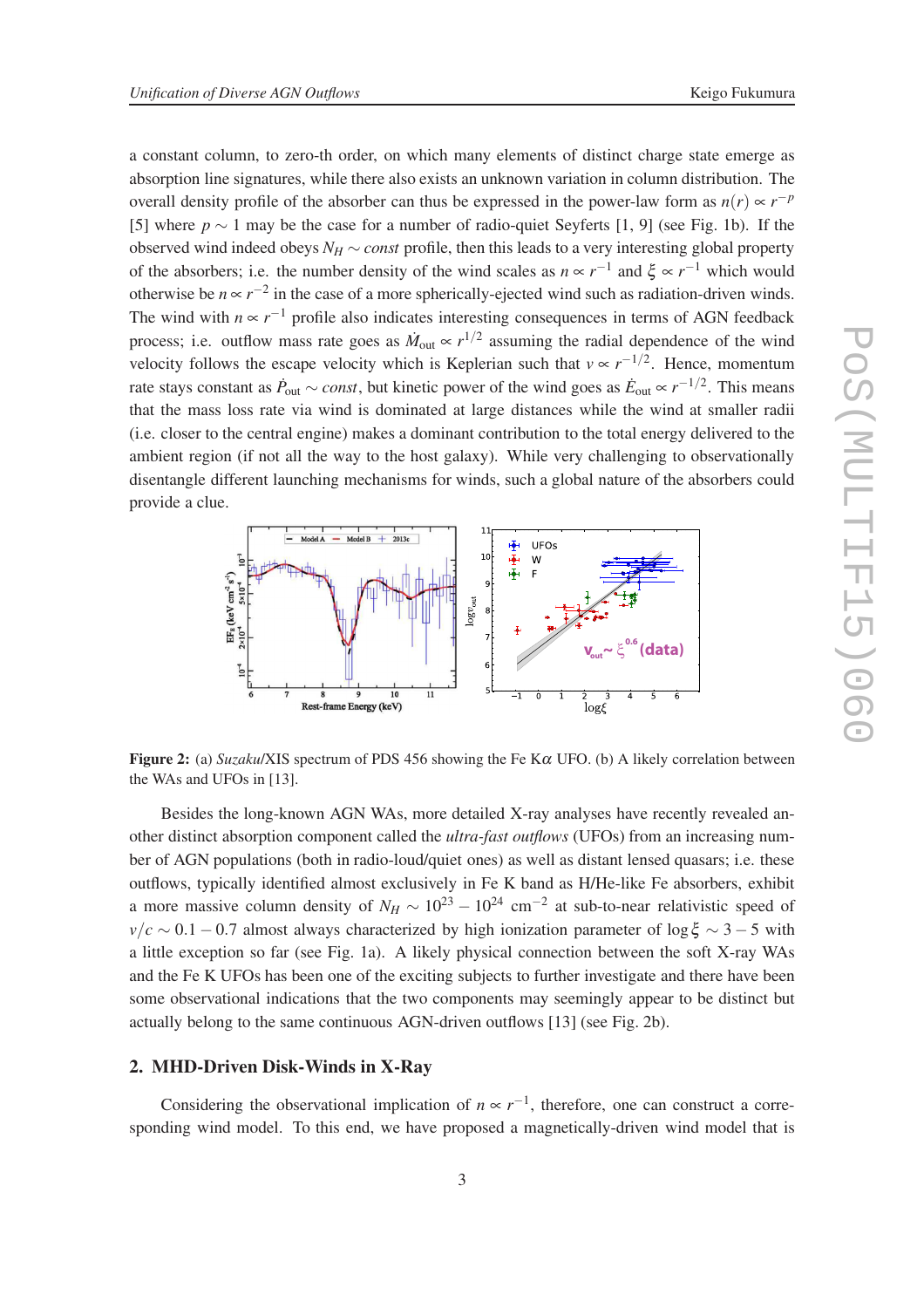

Figure 3: (a) A calculated AMD for a typical radio-quiet Seyfert with the MHD-driven disk-wind model showing a constant Fe *N<sup>H</sup>* as seen in data. (b) 60 ks *XMM-Newton*/EPIC-pn spectrum of PG 1211+143 fitted with the best-fit model (B) (red) from [8].

launched and accelerated by the action of a global magnetic field in the context of magnetohydrodynamics (MHD) under Newtonian gravity without radiation pressure. This model is motivated by the following facts; (1) the derived AMD from a number of Seyfert AGN data implying  $n \propto r^{-1}$ and (2) the magnetized wind is most energetically stable (with minimum magnetic energy configuration) for  $n \propto r^{-1}$  [2, 6]. Following the detailed formalism of self-similar MHD wind in [2] and [6], the basic equations of this problem are those of steady-state, non-relativistic, ideal MHD that include gravity and gas pressure, namely

$$
\vec{\nabla} \cdot (\rho \mathbf{v}) = \mathbf{0} \quad \text{(mass conservation)} , \tag{2.1}
$$

$$
\vec{\nabla} \times \mathbf{B} = \frac{4\pi}{c} \mathbf{J}
$$
 (Ampere's law), (2.2)

$$
\mathbf{E} + \frac{\mathbf{v}}{c} \times \mathbf{B} = \mathbf{0} \text{ (ideal MHD)},
$$
 (2.3)

$$
\overline{\nabla} \times \mathbf{E} = \mathbf{0} \quad \text{(Faraday's law)} \,, \tag{2.4}
$$

$$
\rho(\mathbf{v} \cdot \nabla)\mathbf{v} = -\vec{\nabla}\mathbf{p} - \rho \vec{\nabla}\mathbf{V}_{\mathbf{g}} + \frac{1}{\mathbf{c}}(\mathbf{J} \times \mathbf{B}) \quad \text{(momentum conservation)} , \tag{2.5}
$$
\n
$$
\vec{\nabla} \cdot \mathbf{B} = \mathbf{0} \quad . \tag{2.6}
$$

$$
\cdot \mathbf{B} = \mathbf{0} \quad . \tag{2.6}
$$

where the plasma wind velocity  $\bf{v}$  is assumed to be frozen into the global magnetic field  $\bf{B}$ ;  $\bf{E}$  is the electric field;  $J$  is the electric current density; and  $c$  is the speed of light. The radial extent is assumed by self-similar prescription such that magnetic stream function is expressed in the powerlaw form;  $\Psi(r, \theta) \propto r^q f(\theta)$  where  $f(\theta)$  is the polar angular dependence to be numerically solved by the Grad-Shafranov equation. For  $n \propto r^{-1}$  profile, we choose  $q = 1$ . The wind kinematics is therefore completely described in the MHD framework. Radiative transfer through plasma, on the other hand, is calculated with xstar photoionization code in which heating (photoelectric and collisional) and radiative cooling balance is solved under ionization equilibrium and we have exploited a computational scheme appropriate for our MHD accretion-disk wind model [6, 7].

The model has been applied to a number of cases and successfully described the major characteristics of the observed absorption features. First, it was applied to explain the observed AMD relevant to typical Seyferts [6]. Assuming a typical ionizing AGN spectrum of power-law-dominant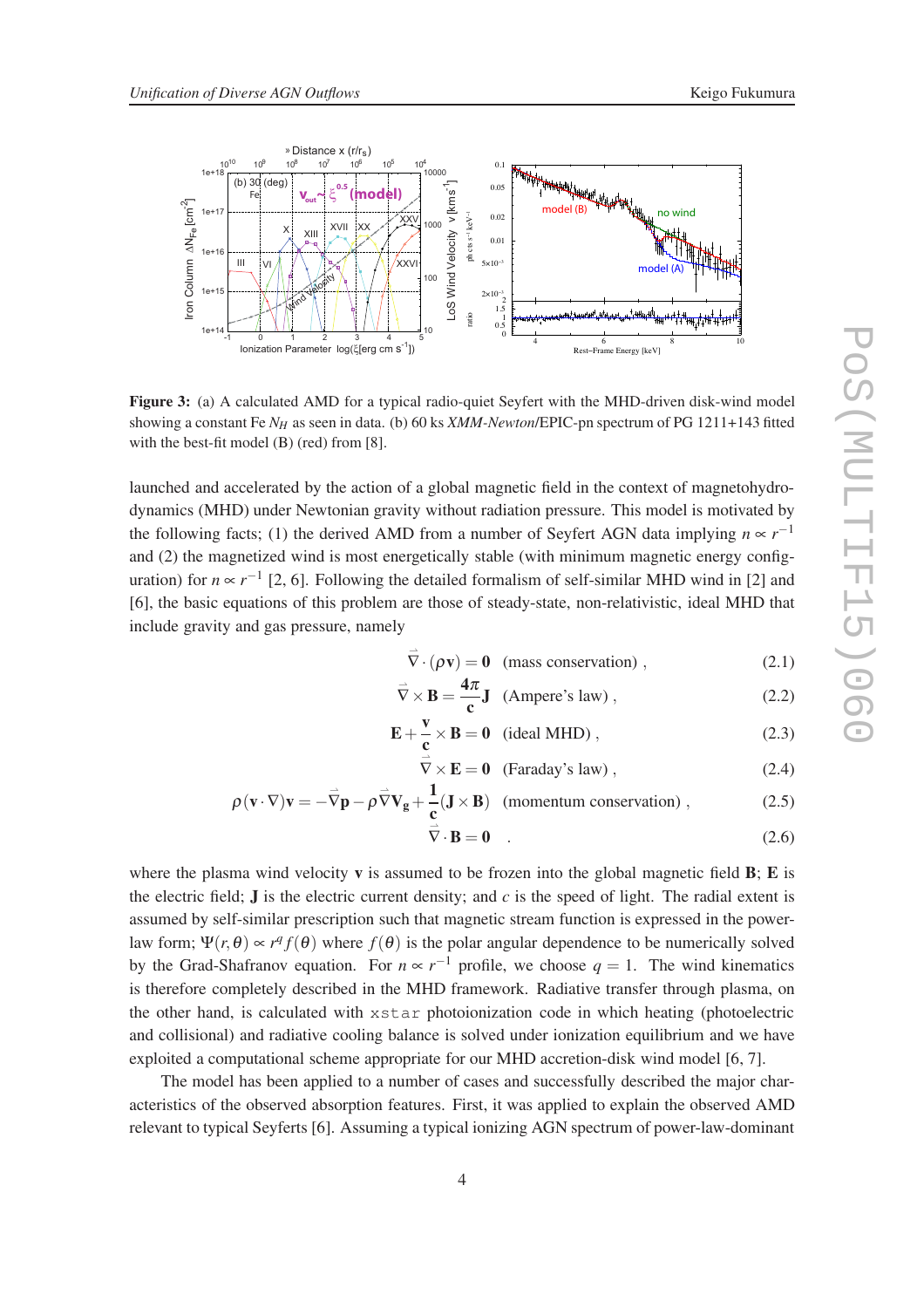SED with  $\Gamma = 2$ , the calculated AMD for major ions (Fig. 3a) is indeed found to be almost constant over 4 − 5 decades in  $\xi$  with highly-ionized elements at higher velocity while weakly-ionized ones at lower velocity in consistence with data.

This model can also be applied to further explain the UFOs. As a case study, we investigated a soft-X-ray-luminous AGN, PG 1211+143, by properly adjusting its SED; i.e. a multi-color disk radiation plus a power-law component [8] such that X-rayto-UV flux ratio (at 2 keV and 2500Å) is  $\alpha_{ox} = -1.5$  (see NED). As in [6], photoabsorption cross section  $\sigma_{\rm pi}$  of each line transition is calculated from ionic column *N*ion through xstar code coupled to an obtained matter field. The line spectra are calculated using the Voigt function. The model provides an excellent fit  $(\chi^2/\text{dof} = 198.54/128)$ 



Figure 4: A poloidal representation of the calculated MHD disk-wind superimposed to the derived position of the observed Fe XXV and Fe XXVI in [8].

to a 60-ks *XMM-Newton*/EPIC-pn spectrum of PG 1211+1433 indicating a number of observational constraints on the Fe K absorber in the context of the MHD-driven wind scenario for this source; namely, the detected absorber is identified as F e XXV of the LoS column density of  $N_H$ (Fexxv) ~ 1.2 × 10<sup>23</sup> cm<sup>-2</sup> with the inclination angle of  $\theta_{obs}$  ~ 50°, the absorber's LoS characteristic velocity is  $v_{\text{Fexxv}}$  0.115*c* at its characteristic distance of  $r_{\text{Fexxv}} \sim 200R_s$  from the central engine, and the characteristic ionization parameter is derived to be  $\log \xi \sim 5.31$  (see model (B) in Fig. 3b). Due to the line width in data, the model requires the inner edge of the disk of the MCD temperature of  $kT \sim 38$  eV to be truncated at  $r_{\text{trun}} \sim 30R_s$  (where  $R_s = 2GM/c^2$  is the Schwarzschild radius) in such a way that the contribution from Fe XXVI is appropriately minimized [8]. The derived parameters of the Fe XXV UFO in PG 1211+143 further indicates that the mass-outflow rate is  $\dot{M}_{\text{out}} \sim 2.56 M_{\odot}/yr$  which may be well sufficient to make an impact on the AGN feedback at least in part. This is also consistent with the earlier estimates based on a phenomenological xstar modeling in the literature. In this view the spatial location of the absorbers is depicted in Figure 4 where the calculated wind is superimposed. Its global property is also discussed further in detail in [10].

#### 3. Summary

AGN-driven outflows have been ubiquitously found across diverse AGN populations in the past decades. Particularly in X-ray regime there is an increasing number of circumstantial evidences that the UV and X-ray winds are most likely connected in various ways. Furthermore, within X-ray absorbers themselves, there seems to exist a different types of absorbers in terms of their column densities, velocities and ionization state. The underlying physics of these "seemingly distinct diversity" in the observed winds remains unclear today. Among other wind models available in the literature, we propose a magnetically-driven disk-wind model. One of the fundamental